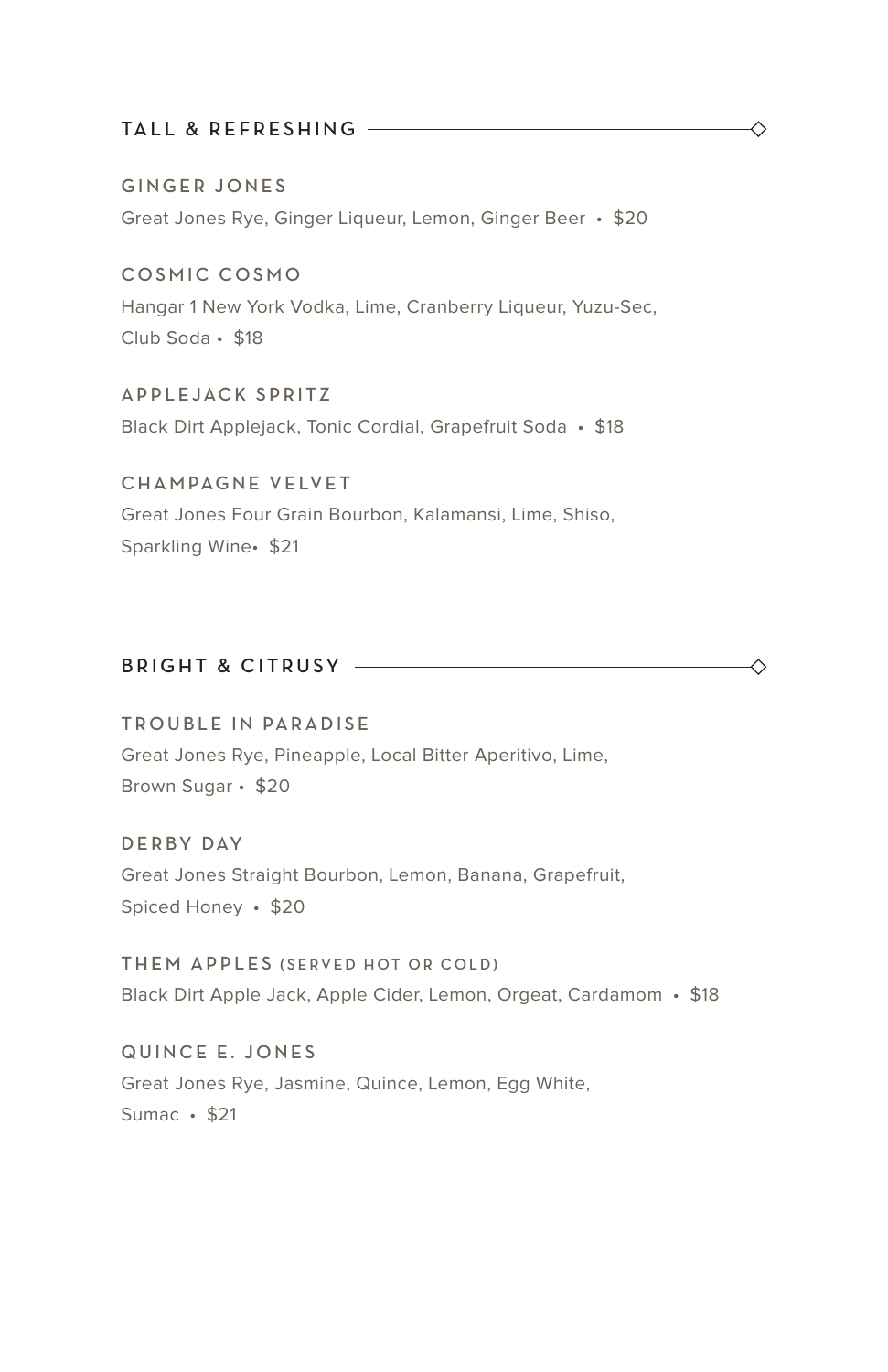#### STIRRED & DIRECT -

APPLEWOOD SMOKED OLD FASHIONED Great Jones Straight Bourbon, Brown Sugar, Aromatic Bitters, Applewood Smoke • \$20

◇

#### B R OA D WAY BOULE VARDIER

Great Jones Four Grain Bourbon, Local Bitter Aperitivo, Sweet Vermouth • \$21

COCO SAZ

Great Jones Rye, Toasted Coconut, Coffee Liqueur, Chocolate Bitters • \$21

THIRD DEGREE Warwick Gin, Dry Vermouth, Celery-Fennel Tincture, Absinthe • \$18

UNDER THE PEAR TREE Great Jones Four Grain Bourbon, Bartlett Pear Liqueur, Cardamom, Lemon Bitters • \$21

BLACK MANHATTAN Great Jones Rye, Sweet Vermouth, Local Amaro • \$19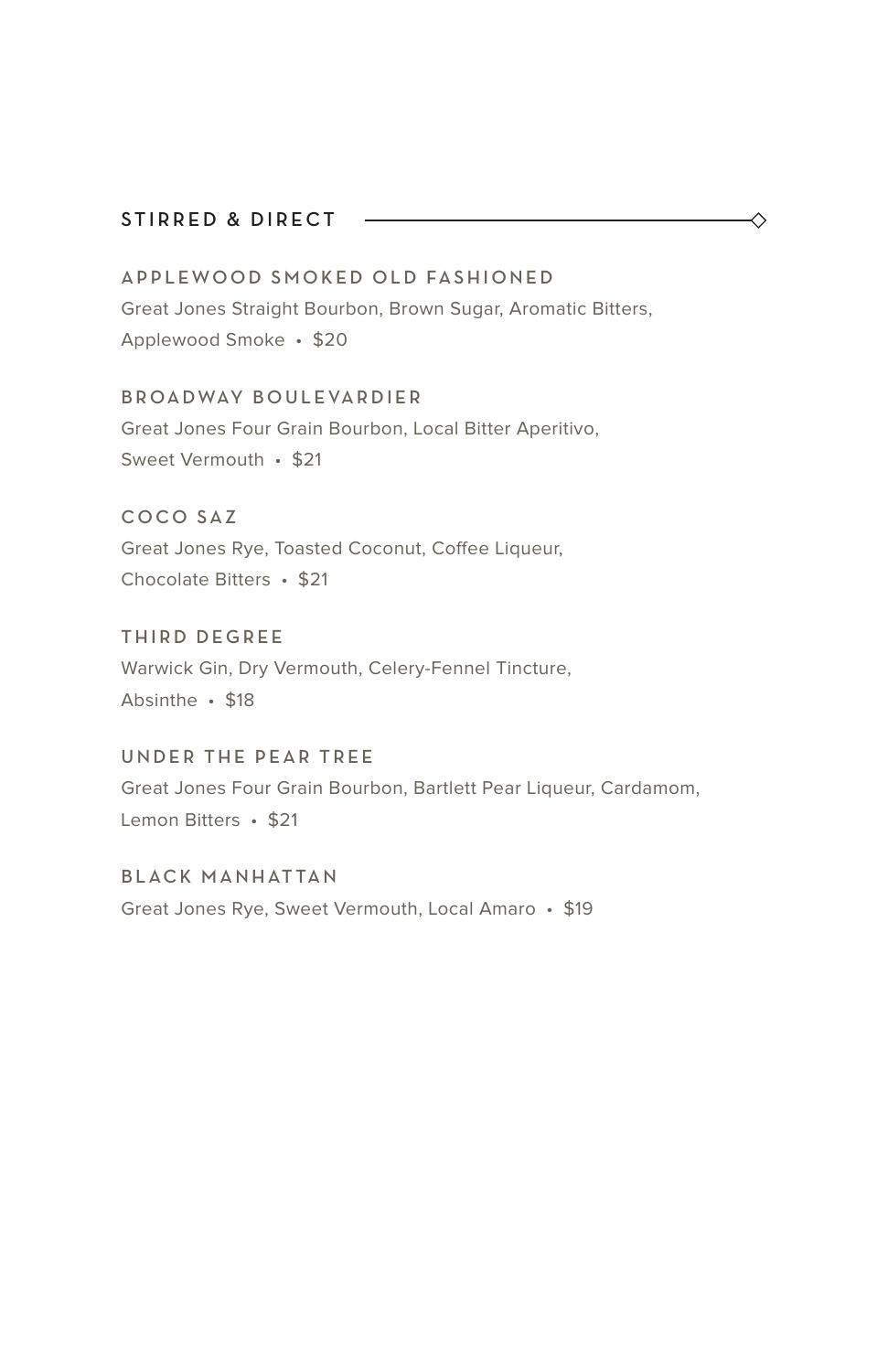# ALL DAY DINING

#### $-SAVORY -$

◇

HONEY ROASTED MIXED NUTS Espelette Pepper (V, GF) • \$11

> MARINATED OLIVES Charred Scallion (V, GF) • \$11

HOUSE MADE BRIOCHE Great Jones Spent Grain Butter (VG) • \$14 Add 1oz. Golden Kaluga Caviar • \$89

A SELECTION OF SEASONAL CHEESES Great Jones Bourbon Apple Compote, Toasted Anadama (VG) • \$26

> BBQ SPICED CHICKEN WINGS Cool Ranch (GF) • \$19

LOCAL BURRATA TOAST Hazelnuts, Truffle Honey (VG) • \$17

SMOKED BACON CROQUETTES Medjool Date, Piquillo Pepper Aioli • \$16

EAST COAST OYSTERS Trout Roe Mignonette (GF) • \$28 / 54

S P IN ACH AND ARTICHOKE DIP Black Truffle, Toasted Anadama (VG) • \$27

THE BURGER Great Jones Bourbon & Bacon Jam, Potato Chips, Cheddar or Blue Cheese • \$30

 MAINE LOBSTER ROLL Toasted Brioche, Old Bay Aioli, Crispy Shallots • \$35

GEM LETTUCE CAESAR Avocado, Toasted Pine Nuts, Grana Padano Dressing • \$18 Add Roasted Chicken Breast • \$14



CHEF ADAM RAKSIN